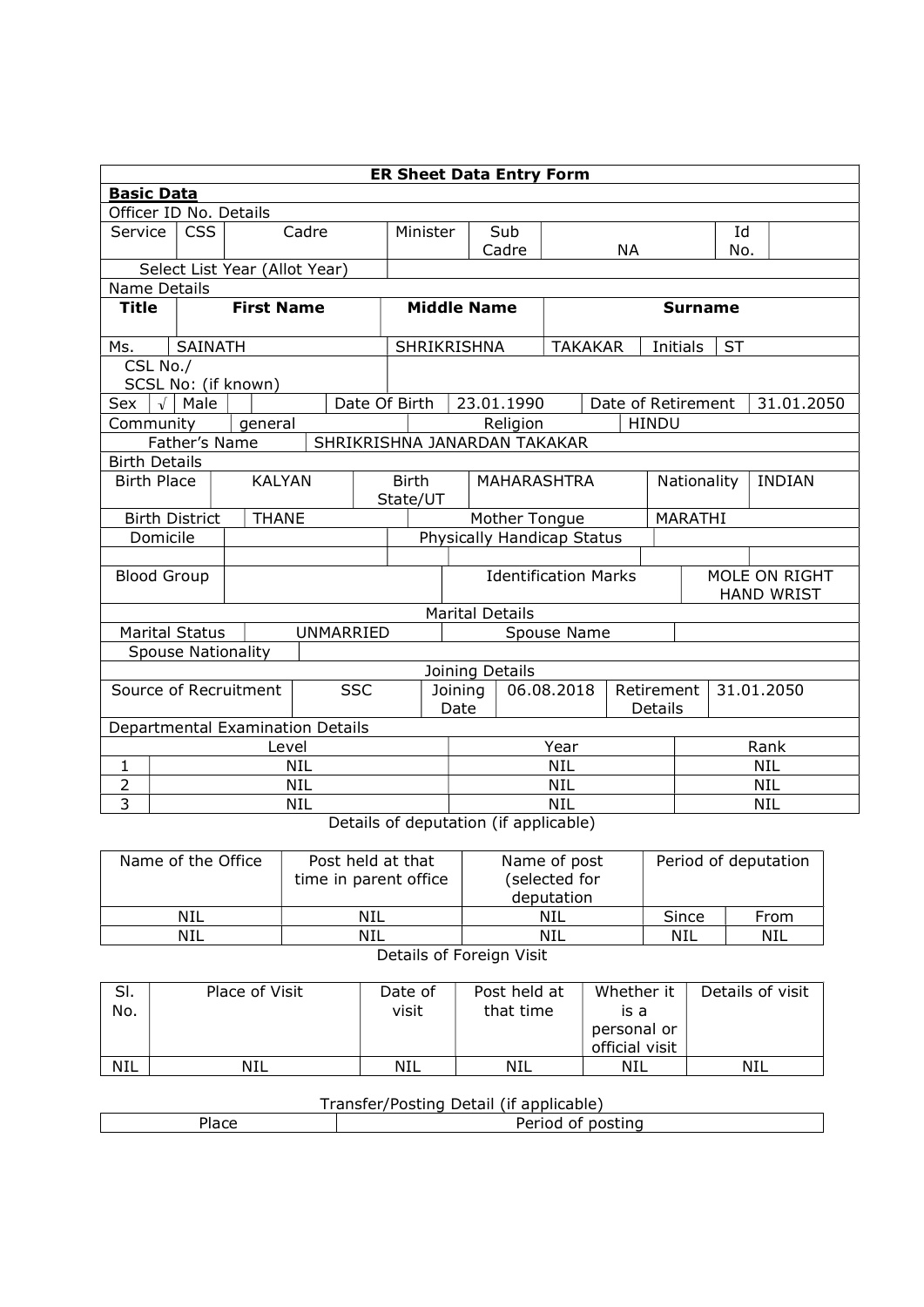|                                                                                               |                   | Since |                    |                                              | From       |                               |                           |                         |                                                                                                           |  |
|-----------------------------------------------------------------------------------------------|-------------------|-------|--------------------|----------------------------------------------|------------|-------------------------------|---------------------------|-------------------------|-----------------------------------------------------------------------------------------------------------|--|
| <b>NIL</b>                                                                                    |                   |       | <b>NIL</b>         |                                              |            | <b>NIL</b>                    |                           |                         |                                                                                                           |  |
| Remarks (if any)                                                                              |                   |       |                    |                                              |            |                               |                           |                         |                                                                                                           |  |
| Language known                                                                                |                   |       |                    |                                              |            |                               |                           |                         |                                                                                                           |  |
|                                                                                               |                   |       |                    |                                              |            | <b>Read</b>                   |                           | <b>Write</b>            | <b>Speak</b>                                                                                              |  |
| Indian Language<br>$\mathbf{1}$<br>Known                                                      |                   |       | <b>HINDI</b>       |                                              | <b>YES</b> |                               | <b>YES</b>                |                         | <b>YES</b>                                                                                                |  |
|                                                                                               | $\overline{2}$    |       | MARATHI            |                                              |            | <b>YES</b>                    |                           | <b>YES</b>              | <b>YES</b>                                                                                                |  |
| $\overline{3}$                                                                                |                   |       | <b>ENGLISH</b>     |                                              |            | <b>YES</b>                    |                           | <b>YES</b>              | <b>YES</b>                                                                                                |  |
|                                                                                               |                   |       |                    |                                              |            |                               |                           |                         |                                                                                                           |  |
| Foreign Languages<br>1                                                                        |                   |       | <b>NIL</b>         |                                              |            | <b>NIL</b>                    | <b>NIL</b>                |                         | <b>NIL</b>                                                                                                |  |
|                                                                                               | $\overline{2}$    |       | <b>NIL</b>         |                                              |            | <b>NIL</b>                    |                           | <b>NIL</b>              | <b>NIL</b>                                                                                                |  |
|                                                                                               | $\overline{3}$    |       | <b>NIL</b>         |                                              |            | <b>NIL</b>                    |                           | <b>NIL</b>              | <b>NIL</b>                                                                                                |  |
|                                                                                               |                   |       |                    |                                              |            |                               |                           |                         | Qualification (Use extra photocopy sheets for multi qualifications, experience, training, awards details) |  |
| Qualification                                                                                 |                   |       |                    | Discipline                                   |            |                               |                           |                         | Specialization 1                                                                                          |  |
| <b>B.</b> Sc.                                                                                 |                   |       |                    | <b>COMPUTER SCIENCE</b>                      |            |                               |                           | <b>COMPUTER SCIENCE</b> |                                                                                                           |  |
| M. Sc.                                                                                        |                   |       |                    | <b>MASTERS IN COMPUTER</b><br><b>SCIENCE</b> |            |                               | <b>SCIENCE</b>            |                         | MASTERS IN COMPUTER                                                                                       |  |
| Year                                                                                          |                   |       | Division           |                                              |            | <b>CGPA</b>                   |                           |                         | Specialization 2                                                                                          |  |
| 2011                                                                                          |                   |       |                    | <b>FIRST DIVISION</b>                        |            |                               |                           |                         | <b>COMPUTER SCIENCE</b>                                                                                   |  |
| 2014                                                                                          |                   |       | A GRADE            |                                              |            |                               |                           |                         | <b>COMPUTER SCIENCE</b>                                                                                   |  |
| Institution                                                                                   |                   |       | University         |                                              |            | Place                         |                           |                         | Country                                                                                                   |  |
| <b>BHARAT COLLEGE</b>                                                                         |                   |       | MUMBAI UNIVERSITY  |                                              |            | <b>MUMBAI</b>                 |                           |                         | <b>INDIA</b>                                                                                              |  |
| <b>UNIVERSITY</b><br><b>DEPARTMENT OF</b><br><b>COMPUTER SCIENCE</b>                          |                   |       | MUMBAI UNIVERSITY  |                                              |            | <b>MUMBAI</b>                 |                           |                         | <b>INDIA</b>                                                                                              |  |
| <b>Experience</b>                                                                             |                   |       |                    |                                              |            |                               |                           |                         |                                                                                                           |  |
| Type of Posting                                                                               |                   |       |                    |                                              |            |                               | <b>TEMPORARY</b>          |                         |                                                                                                           |  |
|                                                                                               |                   |       |                    |                                              |            |                               |                           |                         |                                                                                                           |  |
|                                                                                               | Designation       |       |                    |                                              |            | LABORATORY ASSISTANT - GR. II |                           |                         |                                                                                                           |  |
|                                                                                               |                   |       |                    |                                              |            |                               |                           |                         |                                                                                                           |  |
|                                                                                               | Ministry          |       |                    |                                              |            |                               | MOWR RD & GR              |                         |                                                                                                           |  |
|                                                                                               | Office            |       |                    | <b>CWPRS</b>                                 |            |                               |                           |                         |                                                                                                           |  |
| <b>Experience Subject</b>                                                                     |                   |       |                    |                                              |            |                               |                           |                         |                                                                                                           |  |
| Major                                                                                         |                   |       |                    | Minor                                        |            |                               | Period of Posting<br>From |                         | To                                                                                                        |  |
|                                                                                               |                   |       |                    |                                              |            |                               |                           |                         |                                                                                                           |  |
| Note:-Refer the Annexure to fill above Major, Minor Subjects and below given training subject |                   |       |                    |                                              |            |                               |                           |                         |                                                                                                           |  |
| Training                                                                                      |                   |       |                    |                                              |            |                               |                           |                         |                                                                                                           |  |
| <b>Training Year</b><br><b>Training Name</b>                                                  |                   |       |                    |                                              |            |                               | <b>Training Subject</b>   |                         |                                                                                                           |  |
|                                                                                               |                   |       |                    |                                              |            |                               |                           |                         |                                                                                                           |  |
|                                                                                               |                   |       |                    | <b>Field Visit Country</b>                   |            |                               |                           |                         | Field Visit Place (within India)                                                                          |  |
| <b>Sponsoring Authority</b>                                                                   |                   |       | Period of Training |                                              |            |                               | Duration                  |                         | Result                                                                                                    |  |
|                                                                                               |                   |       | From               |                                              | To         | in Weeks)                     |                           |                         | Qualified                                                                                                 |  |
|                                                                                               |                   |       |                    |                                              |            | Not Qualified                 |                           |                         |                                                                                                           |  |
|                                                                                               |                   |       |                    | <b>Awards/Publications</b>                   |            |                               |                           |                         |                                                                                                           |  |
|                                                                                               | Type of Activity: |       |                    |                                              |            | Academic                      |                           |                         | Non Academic                                                                                              |  |